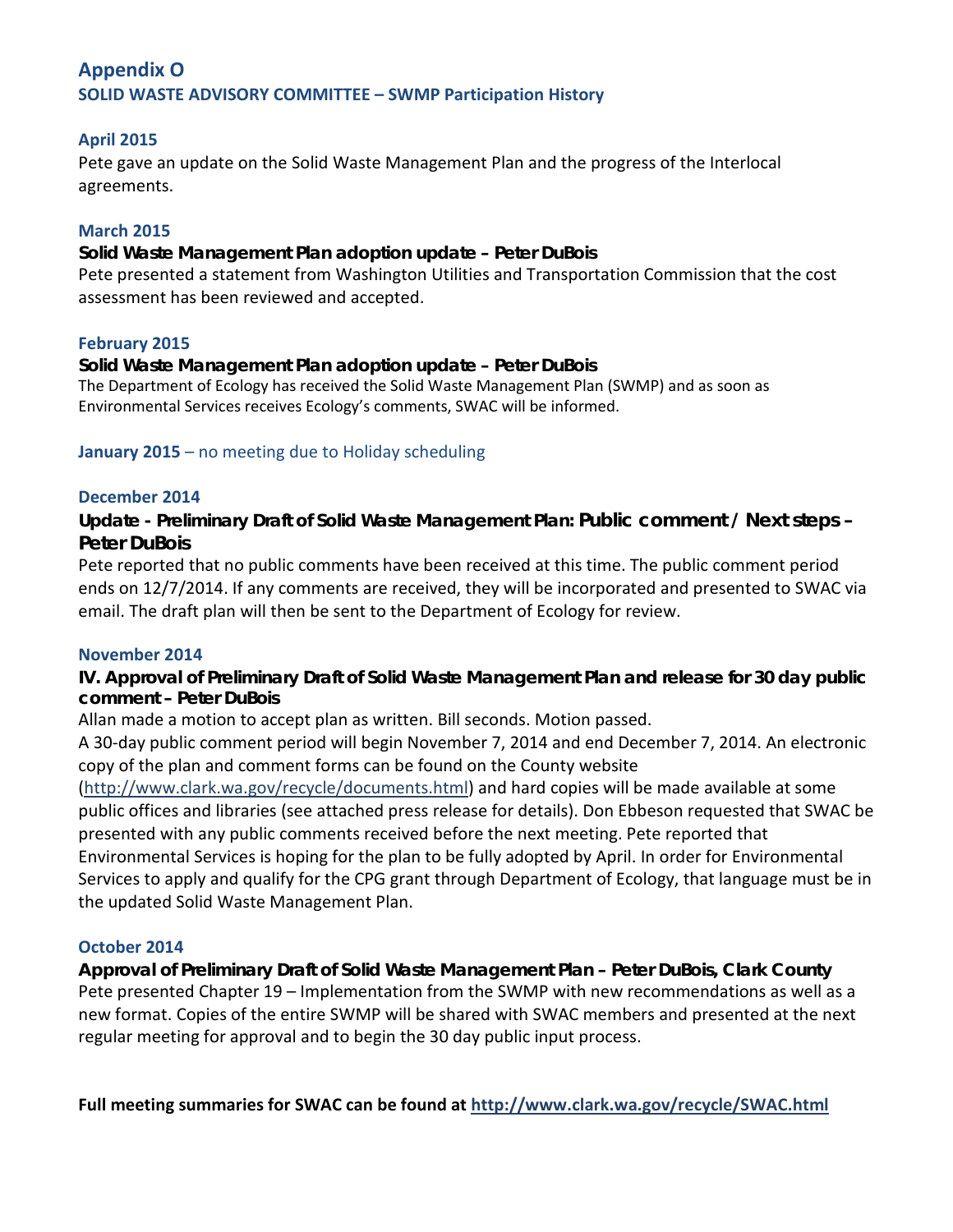### **Clark County Solid Waste Advisory Commission Regular Meeting** Thursday October 2, 2014

### Clark County Auto License Office 1408 Franklin Street Vancouver, WA

**SWAC Members Present**: Lisa Schmidt, Don Ebbeson, Allan Jeska, Jack McClary, Richard Baker, and Bill Turlay

**SWAC Members Excused**: Rem Wilson, Brandon Vick, and Stephen Smythe

**Staff Present**: Peter DuBois, Mike Davis, and Cynthia Kiehl

**Others Present:** Rich McConaghy, City of Vancouver; and Melissa Thiefenthaler, Waste Connections; Kevin Miracle, Columbia Resource Company; Joe Laxson, County Public Health

### **I. Roll Call, Approval of Minutes**

SWAC members introduced themselves and noted what interest group they represent.

Don Ebbeson made a motion to approve the September 4, 2014 minutes as written, Jack seconded the motion. Richard Baker abstained. Motion passed.

# **II. Updates**

### **County Public Health – Joe Laxson**

Joe reported that the new operations plan for the Washougal Transfer Station has been reviewed and that the quarterly reports as well as a timeline for the revision of Solid Waste Code will be presented to SWAC at a future meeting. Don Ebbeson requested that the current code be shared with SWAC members. Joe reported that solid waste on private property and enforcement complaints are escalating to the Board of County Commissioners and this has prompted the code revision.

# **City of Vancouver – Rich McConaghy**

Rich reported on the multi-family recycling survey. The pilot (33 complexes – 2500 units) is almost complete. The survey found high contamination levels among the complexes. Intervention (new signage, recycling totes, and education) is almost complete. The city is awaiting results of second study to see how effective the intervention was. Rich will report on this as soon as all results have been analyzed. Rich also reported on the free leaf disposal program.

Lisa Schmidt asked for a report and clarification on Recollect, the widget and notification system that the City, County, and Waste Connections are working on. Rich reported on this system and the pilot process. The original pilot was brought to SWAC at the May 2013 regular meeting.

Lisa Schmidt and Don Ebbeson advised that SWAC is a recommending body and asked that going forward, items brought to SWAC meetings be those that require SWAC